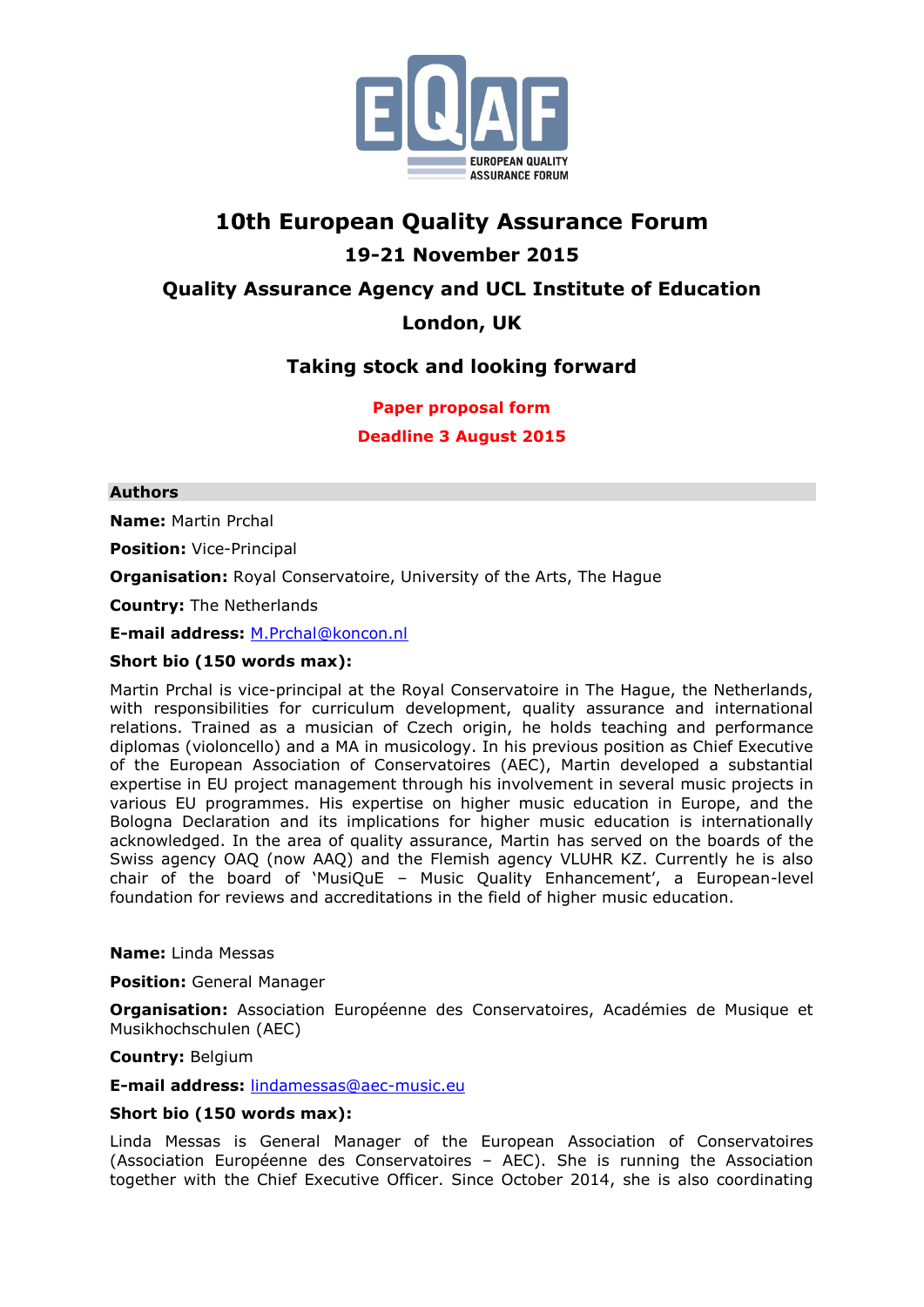

the newly established Foundation for Quality Enhancement and Accreditation in Higher Music Education, MusiQuE – Music Quality Enhancement.

Since 2007, when she joined AEC, Linda has been supporting the development and formalization of AEC's quality enhancement and accreditation activities through the coordination of various projects and activities, including AEC Quality Enhancement Processes and joint accreditation procedures with quality assurance agencies across Europe. She has also participated as secretary in several review visits of higher music education institutions.

#### **Proposal**

### **Title: How to support Quality through International Activities - Case studies from the field of higher music education**

#### **Abstract (150 words max):**

One of the main concepts of the ESG is that they are European. Nevertheless, even if they provide a framework for quality assurance in the entire EHEA, the ESG also apply to quality assurance activities with a very limited international scope. In their Part 1, the word 'international' hardly features and no reference is being made towards the promotion of internationalisation activities (e.g. staff mobility or international benchmarking) as tools to support quality assurance.

By providing examples from the field of higher music education, this article shows concrete ways in which quality assurance can be supported by international activities. After claiming that quality is only achieved through a focus on standards as well as on educational quality, the paper presents international activities which can help institutions to improve in these two areas, and ends by introducing an international approach to external quality assurance addressing both standards and educational quality.

#### **The paper is based on:** practice

#### **Text of paper (3000 words max):**

#### *The concept of quality: addressing both standards and educational quality*

The internationally oriented quality assurance activities described in this article are linked to a concept of quality culture which, according to the authors, addresses both standards and educational quality, i.e. standards in a particular academic or artistic discipline on the one hand and educational quality that includes generic issues (such as the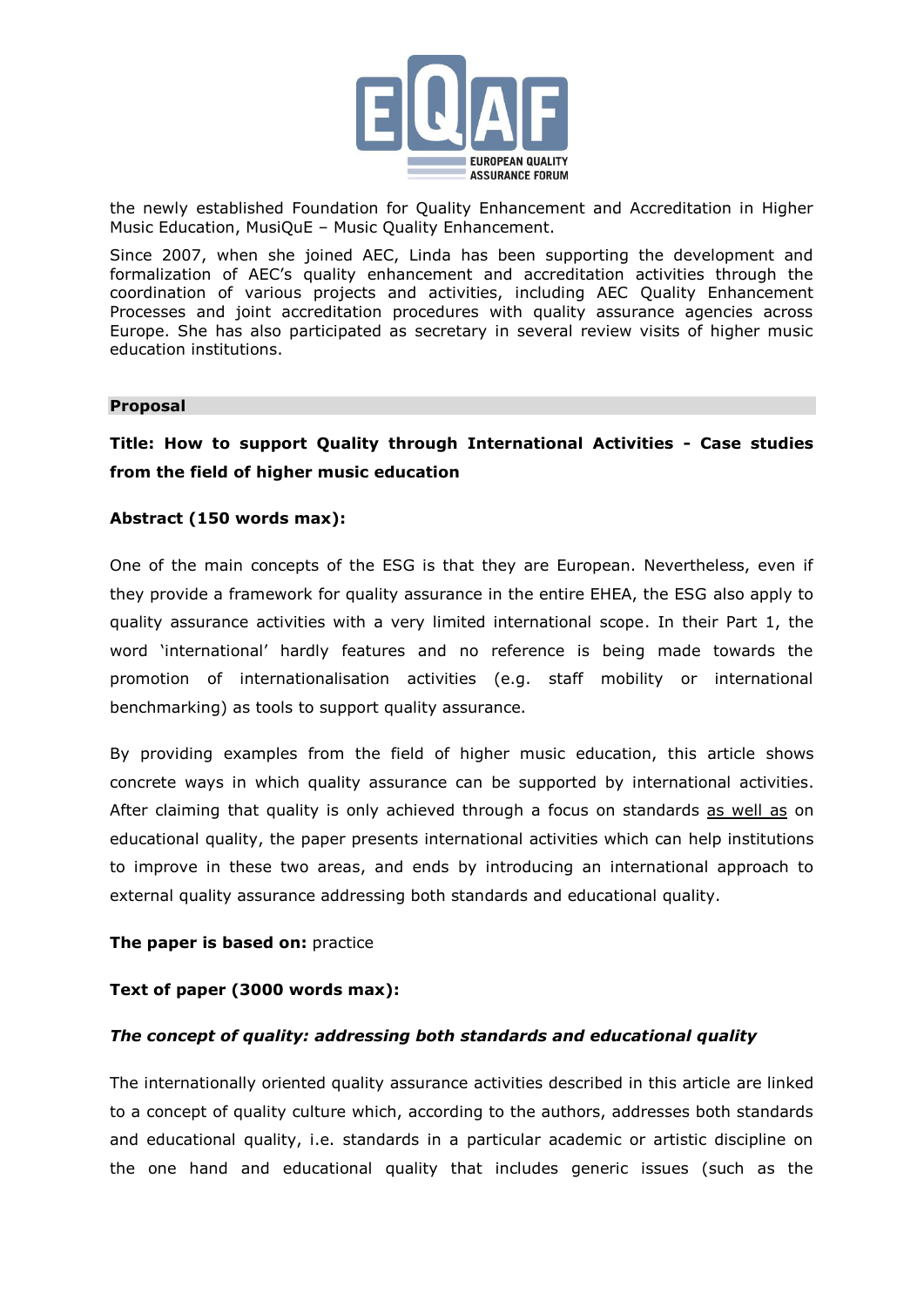

organisation and management of the curriculum, governance, internal and external communication, and student involvement) on the other.

In the subject area of music, this distinction is translated into artistic standards for performance on the one hand and educational quality on the other. It is fair to say that an attention on educational quality has developed only recently in higher music education institutions and this development has been greatly influenced by the emergence of quality assurance as part of the Bologna process during the past decade. For decades, the main focus of the sector has been on artistic standards, for example in the way the institutions assess their students through concert performances and the importance given to music competitions. In a way, engaging with quality is an intrinsic part of music performance and creation. All of this is eloquently described in the document "Quality, Assurance, Accountability: A Briefing Paper":

*Music study is permeated with accountability. Music requires a special relationship between accuracy and freedom. In practice sessions, rehearsal, and even in performance, constant evaluation and adjustment are the norm. The success of professional music study is evaluated in light of the high standards and high expectations of the larger musical world. Tours, recordings, and international competition continue to define professional expectations by exchange of work at the highest levels. In music, we have standards because we have art, not art because we have standards<sup>1</sup> .*

Embedding a culture of quality assurance in higher music education institutions is both helped and hindered by the fact that quality, in the sense of excellence within a particular endeavour, has always been at the forefront of their mission. In the context of higher music education, quality most usually and instinctively means musical quality based on artistic standards, and this deeply-embedded concept can easily feel in conflict with connotations of quality that arise from more generic quality assurance procedures, which tend to focus mainly on issues of educational quality.

Nevertheless, there is now an increased understanding that the existence of an overall 'quality culture' in which artistic standards and educational quality go hand-in-hand will further reinforce the learning experience of students. As a result, in addition to the

<sup>1</sup> For a full version of this document, see [http://msma.arts-accredit.org/site/docs/pdf/10-MSMAP-Quality-Assurance-](http://msma.arts-accredit.org/site/docs/pdf/10-MSMAP-Quality-Assurance-Accountability-BriefingPaper.pdf)[Accountability-BriefingPaper.pdf.](http://msma.arts-accredit.org/site/docs/pdf/10-MSMAP-Quality-Assurance-Accountability-BriefingPaper.pdf)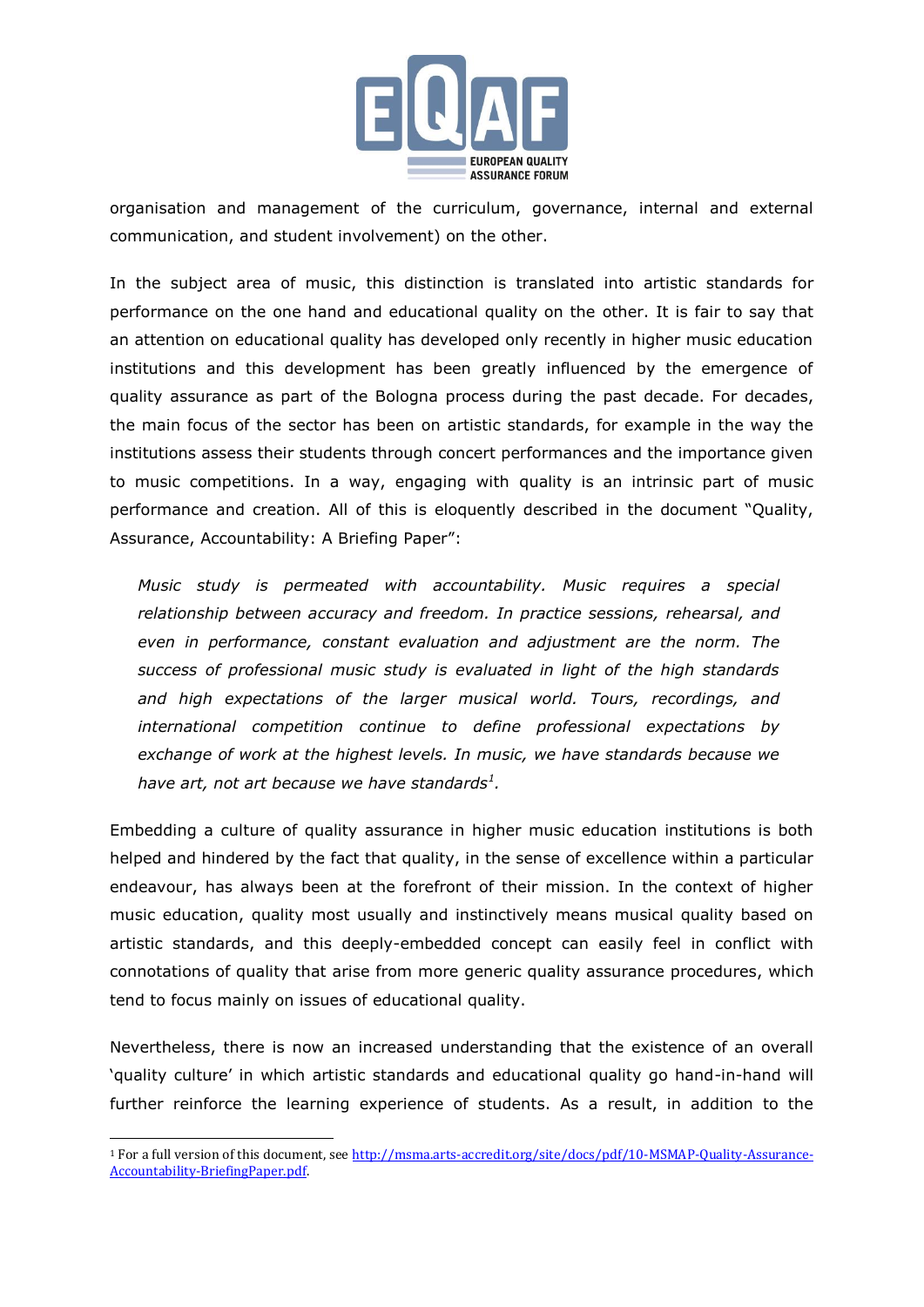

existing tools addressing artistic standards, internal quality assurance systems have been introduced in higher music education institutions in most European countries, which have been designed specifically for the needs and characteristics of the higher music education sector, and mainly address educational quality issues.

When looking at the higher education sector as a whole, it is clear that the multi-faceted concept of quality (explained above with the example of the higher music education sector) needs to be related to a third dimension: the international context. Many institutions have strong international profiles, with large groups of international students, and perceive themselves as international institutions; some institutions even call themselves 'world-class'. But what does it mean to be 'world-class'? And how does an institution know it is 'world-class'?

In the paragraphs below, three internationally based tools used in higher music education institutions are described that can help institutions to underpin their claims for being international or 'world-class', both in terms of artistic standards and educational quality. Even though these examples are music-specific, the authors believe that these tools can easily be used in other disciplines.

# *1) How to address artistic standards through international cooperation: International External Examiners*

As described above, higher music education institutions have always had a strong focus on reaching the highest artistic standards. With the music profession being highly international and very competitive and higher music education institutions boasting strong international profiles, the question can be raised how the institutions know they are reaching internationally accepted artistic standards so that they can prepare their students for the international music profession the best way possible but also substantiate their international claims.

In the large ERASMUS Network for Music 'Polifonia'<sup>2</sup>, a working group studied this question through the development of the principle of International External Examiners as a new form of cooperation, mobility and professional development between European institutions for higher music education. These International External Examiners can bring an external and international perspective to the assessment of (final) examination performances, which give institutions a sense of where they stand in relation to

<sup>&</sup>lt;sup>2</sup> See for more information about the ERASMUS Network for Music 'Polifonia': www.polifonia-tn.org.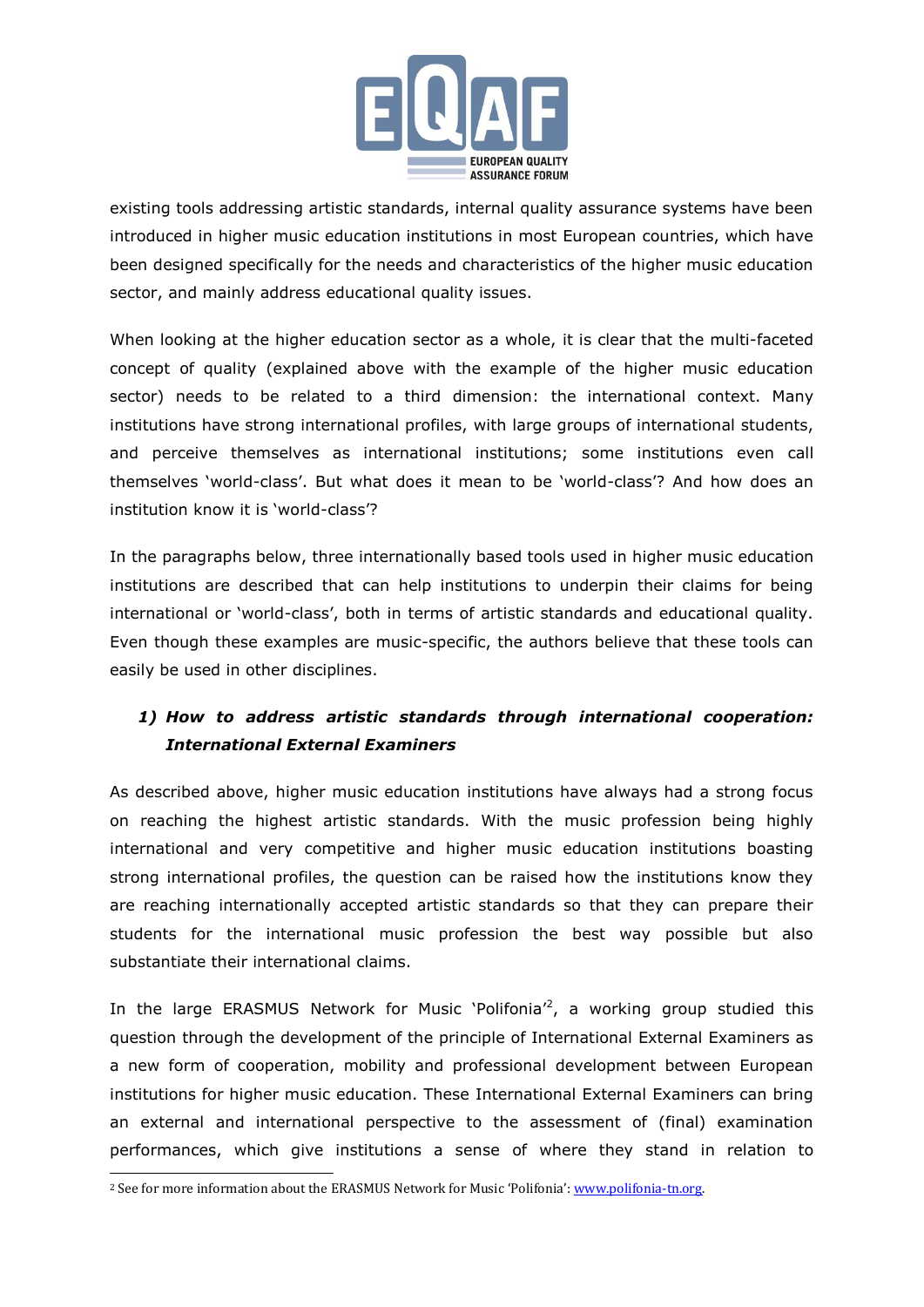

internationally accepted artistic standards. In this context, an International External Examiner would normally be a specialist in a specific discipline (e.g. a teacher in violin, composition, voice or jazz guitar) with the task to serve on assessment panels in formative and/or summative performance assessments. The working group explored the use of International External Examiners in the assessment methods used by institutions and provided practical solutions to institutions interested in using such International External Examiners in a document entitled 'International External Examiners in Higher Music Education: Role, Purpose and Case Studies<sup>13</sup>.

The working group identified the following reasons for the use of International External Examiners:

- To ensure that the programmes are continually updated in line with the requirements of international professional practice it is not only important that there are foreign students and teachers present in the institution, but also that the study programmes are continuously benchmarked at international level. International cross-institutional assessment can provide valuable information as to a programme's outcomes in relation to international artistic standards.
- International collaboration on assessment is an effective way of enhancing teachers' expertise through engaging with colleagues at international level and gaining understanding of other examination systems. Teachers gain experience of different pedagogic approaches but above all they learn to develop their own idea of what artistic standards are required internationally.
- Music is a very specialist discipline and there may be only a limited number of instrumental practitioners in a particular country. It is therefore possible that cross-institutional assessments with institutions within one country will have only limited benefit in terms of objectivity. The engagement of International External Examiners enlarges the number of practitioners and thus enhances objectivity.
- Lastly, this international approach can make a positive contribution to the accreditation and programme or institutional review procedures institutions will have to undergo as part of their national quality assurance systems. Not only can

<sup>&</sup>lt;sup>3</sup> This document can be found at **[http://www.aec-](http://www.aec-music.eu/userfiles/File/International%20external%20examiners%20in%20HME%20COMPLETE%20FINAL%20before%20design%2019.12.2014(1).pdf)**

[music.eu/userfiles/File/International%20external%20examiners%20in%20HME%20COMPLETE%20FINAL%20bef](http://www.aec-music.eu/userfiles/File/International%20external%20examiners%20in%20HME%20COMPLETE%20FINAL%20before%20design%2019.12.2014(1).pdf) [ore%20design%2019.12.2014\(1\).pdf](http://www.aec-music.eu/userfiles/File/International%20external%20examiners%20in%20HME%20COMPLETE%20FINAL%20before%20design%2019.12.2014(1).pdf) .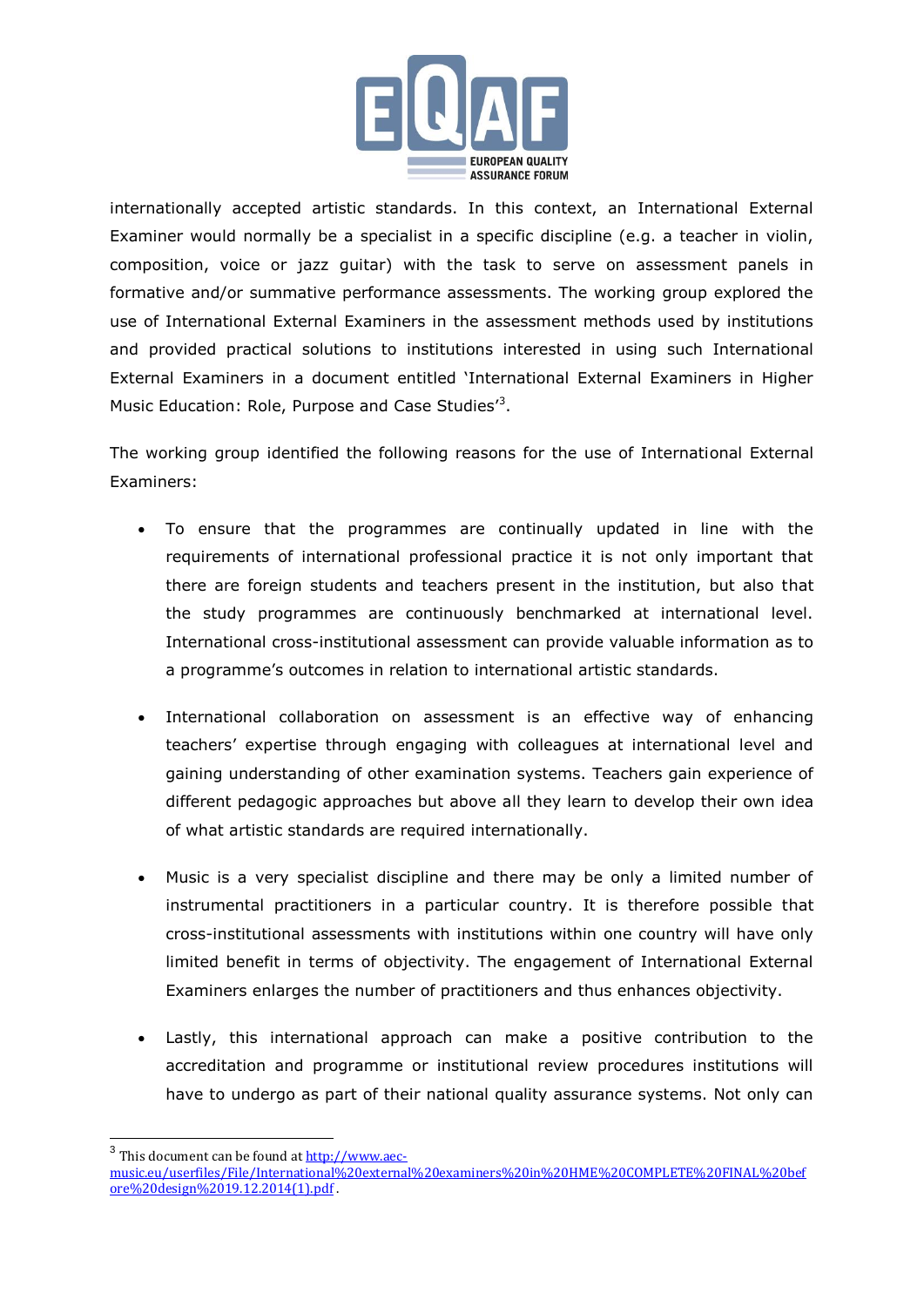

this approach show stronger links between the assessment, quality assurance and internationalisation policies of the institutions involved, but also provide a useful tool for comparing artistic standards of student achievement at the international level.

Based on the impressions from the experiments with International External Examiners in the framework of 'Polifonia' as well as from practice that has already been in place in institutions for some time, it was observed that from the perspective of the institution and the departments, the presence of the International External Examiners was perceived as highly valuable, as they gave an additional international and objective perspective to the assessment of the students' achievements. This support to the use of International External Examiners was also voiced by students, who commented that careful preparation of the International External Examiners was essential, especially in terms of providing information on assessment rules and criteria beforehand. They also pointed out that expectations of International External Examiners should be clearly set out.

In one example, detailed reports were made by International External Examiners following their visits. These reports were important sources of information that gave the conservatoire an outside view on the quality of its assessment practices. The reports were shared with the management team at the conservatoire in question and led to interesting and intensive internal discussions about the current approach to assessment and how it might develop as a result.

In another instance, quality assurance questionnaires were handed out to all external examiners, including the international ones. These showed some significant results: external examiners were asked if they thought the students were reaching internationally relevant artistic standards. The scores of International External Examiners tended to be somewhat lower than those of local external examiners. This discrepancy has the potential to inform the institution more effectively about its artistic standards in an international context.

The Working Group also gave some practical suggestions on how to organise the visits of International External Examiners. Under certain conditions such visits can be covered by ERASMUS+ staff mobility grants, which will help institutions meet the costs involved.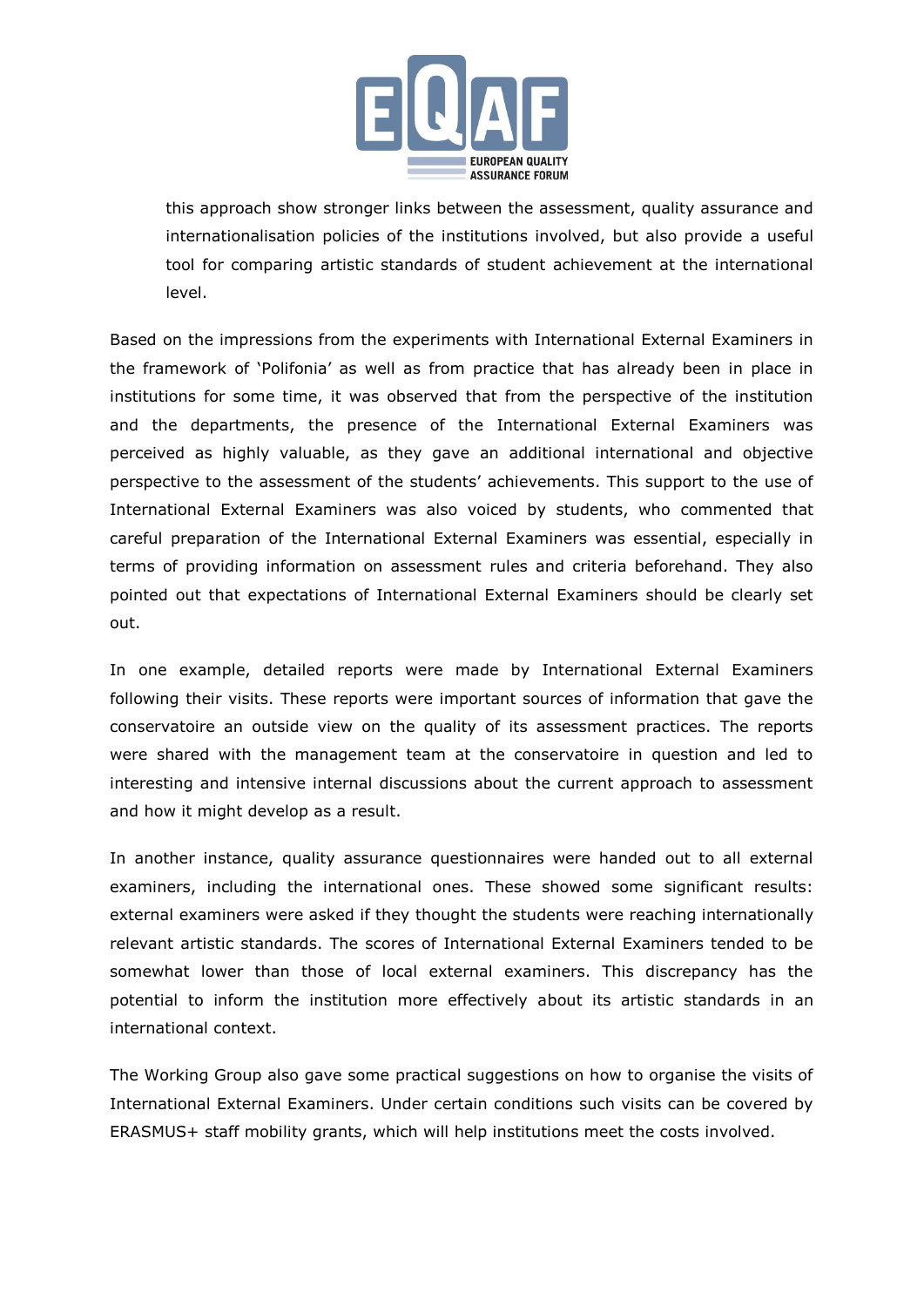

### *2) How to address educational quality through international cooperation: International Benchmarking*

An interesting approach to address issues on educational quality from an international perspective can be found in the International Benchmarking Exercise (IBE), which the Royal Northern College of Music (RNCM) in Manchester initiated in 2011 with partners from Oslo, Graz, The Hague, Montreal, Sydney, Singapore and Boston. The aim of the project was to obtain a set of comparative data from similar institutions against which they could compare themselves and which could be used for internal analysis (and not to obtain a common set of threshold data that institutions should meet).

All partners joined the project because they were interested in finding out their strengths and weaknesses with the aim to identify areas of improvement. An important challenge in the beginning of the exercise was the formulation of a list of questions for collecting the relevant data. This process was initiated at RNCM, where key departments and areas were asked what data they felt to be important and useful in establishing a common database. This included finance, research, curriculum, governance, employability, student services, facilities and resources. From this list, 13 main categories to be used in the benchmarking exercise were established. These were then sent to the partner institutions for agreement. Specific questions relating to each category were then drawn up by RNCM. The questions were sent to partners who were asked if they wanted to collect other type of data. In total the final questionnaire comprises 90 questions. Some simply require a yes/no answer but the majority actual data. Institutions also supplied their mission/vision statements. A contact person was designated in each institution, who is the link person responsible for ensuring the annual return of data. Questionnaires were then sent to each participating institution in their final form.

It was quickly found there were different interpretations by the institutions of the terms used in the questionnaire. The group therefore made its own glossary of terms with further explanations of the terms being used. This greatly facilitated the analysis and comparison of the data.

Data was first collected in an excel file: the template was prepared by RNCM with all questions agreed upon; each partner filled it in and sent its own file back to RNCM; finally, the RNCM coordinator compiled all the data in a single excel file, which was circulated. In December 2013, an online tool was developed by RNCM to simplify the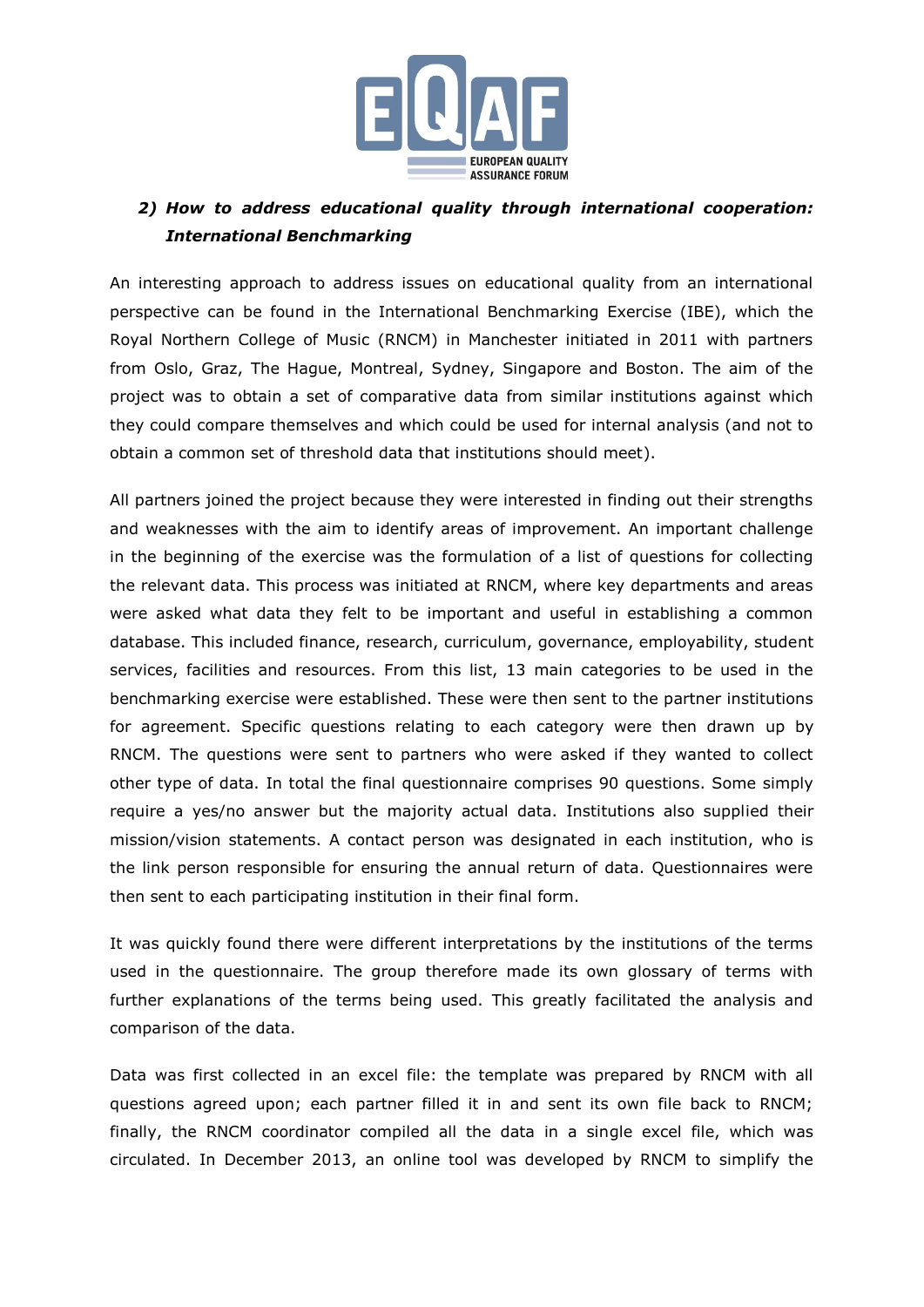

collection and sharing of data between the partners, reduce the administrative overhead associated with keeping the data up-to-date, and facilitate easy access to the data for authorised users.

Since then, annual meetings of all partners have been dedicated to analysing and interpreting this data: benchmarking group members explain the data concerning their institution to the others, interpret it in the light of their national situations and contexts, discuss all together the difference of results between institutions for each question looked at, share their practices, etc. In addition, the areas addressed by the questionnaire have been reviewed. The collection of data on an annual basis will enable the observation of trends after a few years.

The first experiences show that the participation in such an international benchmarking exercise can provide institutions with very pertinent management information, in particular with a view on educational quality issues. For example, the data collected can counter or support concerns about the availability of practice rooms, an issue that is often raised as problematic in student satisfaction surveys. Other data that were found to be relevant were the number of teaching weeks, the number of one-to-one teaching classes per year, the balance between practical and theoretical courses, the availability of student services and application/admission numbers. By making an international comparison with institution with a similar size, structure and artistic ethos, the institutions are able to put the management information they collect through their own internal quality assurance activities on a regular basis into an international context.

The IBE project is described in more detail in a handbook on benchmarking entitled 'Learning from each other - Sharing good practice through benchmarking<sup>,4</sup>, together with other (non music-specific) case studies on international benchmarking, in order to provide institutions with information on why and how international benchmarking activities can be set up.

# *3) MusiQuE: where artistic standards and educational quality come together in an international approach to external quality assurance*

So far, the above mentioned international activities have been designed to mainly support internal quality assurance processes. When addressing external quality assurance processes in higher music education, it is essential to ensure that the

 4 This document can be found at [http://www.aec-music.eu/userfiles/File/V150531%20WG3%20EN%20Online.pdf.](http://www.aec-music.eu/userfiles/File/V150531%20WG3%20EN%20Online.pdf)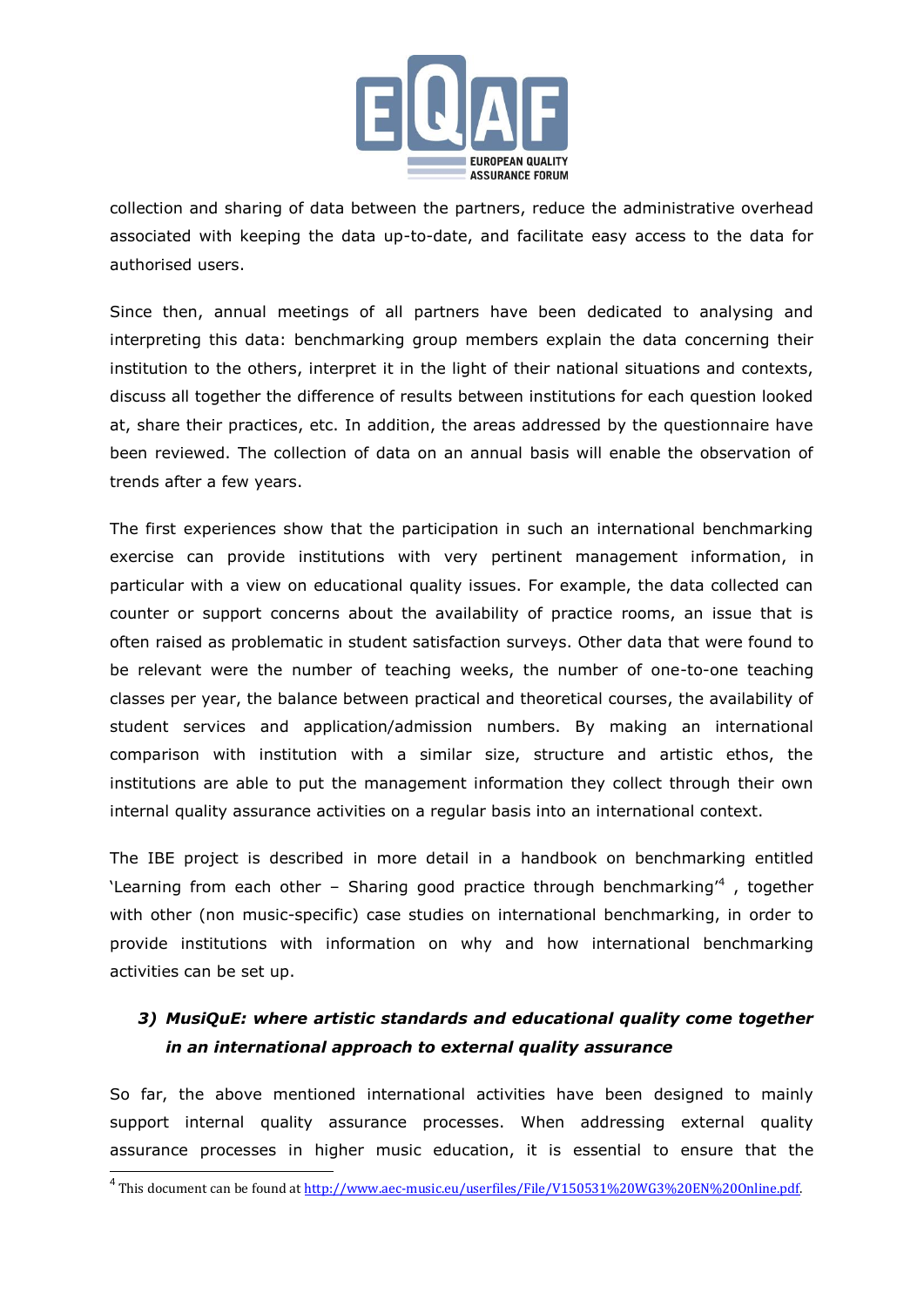

prominence of musical quality and the pursuit of the highest artistic standards mean that any system of external quality assurance which ignores, or seems alien to, the quality that is so deeply embedded in the discipline will seem not only irrelevant but potentially harmful. Higher music education can therefore often feel itself to be ill-served by generic quality assurance procedures, especially those that concentrate upon bureaucratic systems, committee structures, etc. and neglect what is actually going on in pursuit of musical excellence in the teaching studios and performance spaces of its institutions.

It is with this reality in mind that a new organisation was recently established entitled MusiQuE – Music Quality Enhancement. As an independent foundation with the aim to support the enhancement of quality in the higher music education sector, MusiQuE is offering various external quality assurance services in the form of evaluation and review visits, and formal accreditation procedures<sup>5</sup>.

In MusiQuE the focus on artistic standards and educational quality come together: in its procedures attention is not only given to processes and educational quality issues, but also to artistic standards and musical content. Indeed, the MusiQuE standards have been mapped against part I of the ESG, which mainly addresses educational quality, and the procedures are implemented with the help of international peers from the field of music and, as a mandatory requirement, include the visit to classes, final examinations and concerts.

A good example of an approach promoted by MusiQuE that exemplifies this combination of addressing both artistic standards and educational quality is its practice in which the review panel attends final examinations of music students. As mentioned previously, most of these examinations take place in the form of a concert performance. During a MusiQuE review, the review panel attends both the full examination as well as the discussion of the assessment committee afterwards. This way, the review panel can assess two aspects: how the institution deals with artistic standards in terms of assessment and grading, but also how the formal aspects of the assessment (e.g. the presence of rules for examinations, the use of assessment criteria, the type of feedback given to the students) are being handled. As such an approach needs knowledge of both artistic standards and educational quality, it is clear why MusiQuE insists on the use of peers possessing knowledge and authority in both areas. The role of peers is therefore at the core of the system: their expertise is primarily as teachers within their discipline, but

<sup>&</sup>lt;sup>5</sup> For more information about MusiQuE, please visit www.musique-qe.eu.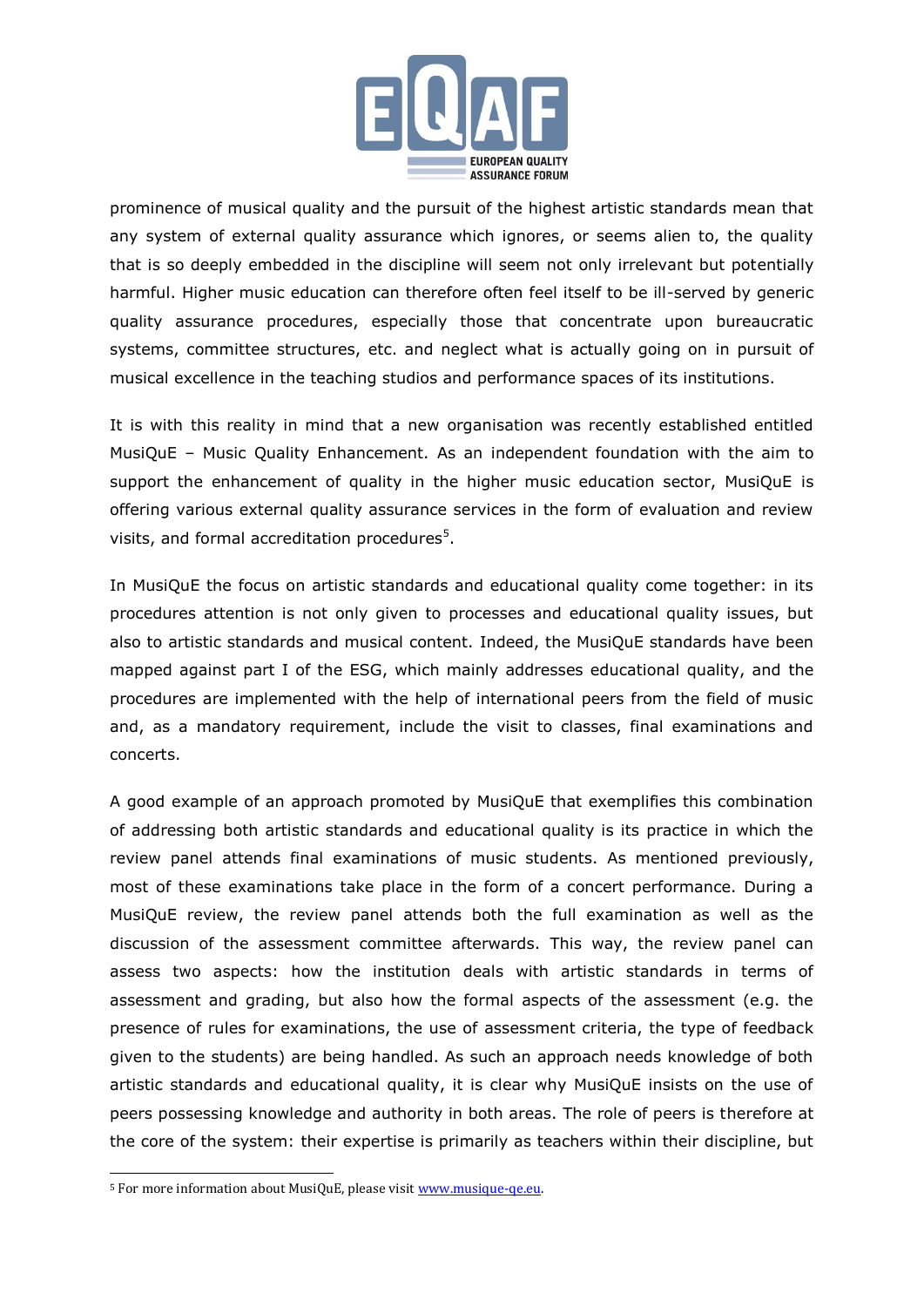

many of them also possess significant administrative experience and understand the issues of higher music education from this perspective as well.

This way, MusiQuE procedures necessarily retain certain fundamental characteristics common to all quality assurance processes but these are tempered at every stage by the belief that only a quality that resonates with musical connotations of quality will commend credibility and respect among the higher music education sector, and especially among the teachers and students working in it. The authors also believe that this philosophy will increase the ownership of quality assurance processes by the teaching staff.

Since its foundation in 2014, MusiQuE has conducted an institutional review in Prague and been involved with the Agence pour l'Evaluation de la Qualité de l'Enseignement Supérieur de la Communauté française de Belgique (AEQES) in the joint evaluation of four higher music education institutions in Belgium. In 2016, MusiQuE will be conducting accreditation procedures of a cluster of four Bachelor of Music programmes in the Netherlands as well as a quality enhancement review of the Young Talent Academy in The Hague. MusiQuE has also been approached by institutions in Germany and Iceland for accreditation or review procedures. Thus, there seems to be a clear interest of the sector in a review body promoting an overall 'quality culture' in which artistic standards and educational quality go hand-in-hand.

MusiQuE currently seeks further international recognition: in early July it was reviewed by an external panel comprising a student and experts from the higher education and quality assurance sectors. MusiQuE was assessed against the new ESG and intends to apply for listing on the European Quality Assurance Register for Higher Education (EQAR).

#### *Conclusion*

The examples of international activities described above demonstrate the importance of shaping quality assurance systems based on the consideration that quality should address both academic standards and educational quality. Although these examples are specific to the field of music, the authors believe that they are transferable and valuable to other disciplines and that they illustrate diverse ways in which international activities can support quality assurance, so that the "European" aspect of the ESG could be reinforced.